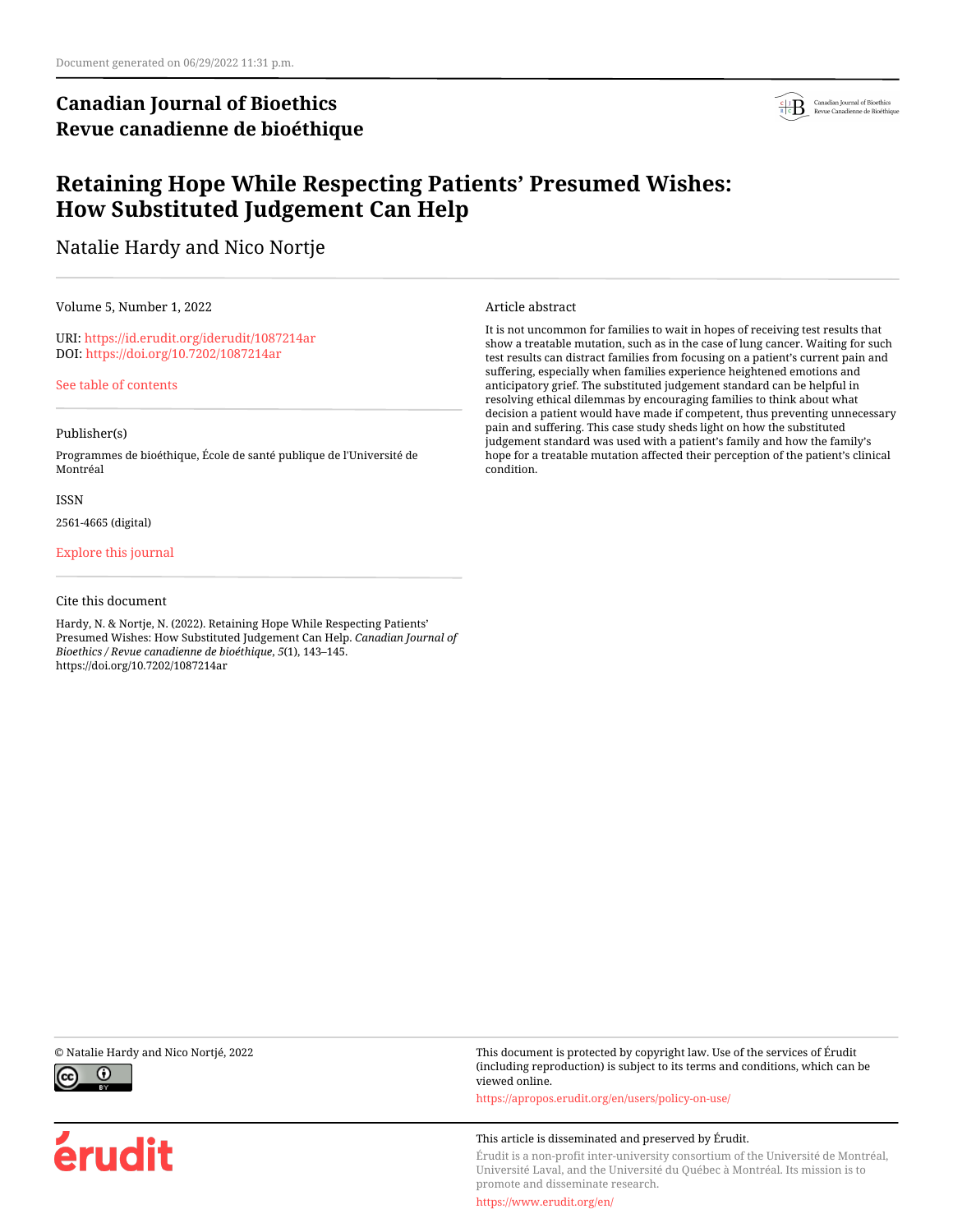

**ÉTUDE DE CAS / CASE STUDY**

# **Retaining Hope While Respecting Patients' Presumed Wishes: How Substituted Judgement Can Help**

Natalie Hardy<sup>a</sup>, Nico Nortje<sup>b</sup>

#### **Résumé Abstract**

Il n'est pas rare que les familles attendent dans l'espoir de recevoir des résultats de tests qui révèlent une mutation results that show a treatable mutation, such as in the case of traitable, comme dans le cas du cancer du poumon. L'attente de lung cancer. Waiting for such test results can distract families ces résultats peut empêcher les familles de se concentrer sur la from focusing on a patient's current pain and suffering, douleur et la souffrance actuelles du patient, en particulier especially when families experience heightened emotions and lorsque les familles éprouvent des émotions intenses et un deuil anticipatory grief. The substituted judgement standard can be anticipé. La norme du jugement substitué peut être utile pour helpful in resolving ethical dilemmas by encouraging families to résoudre les dilemmes éthiques en encourageant les familles à think about what decision a patient would have made if réfléchir à la décision que le patient aurait prise s'il était competent, thus preventing unnecessary pain and suffering. compétent, évitant ainsi une douleur et une souffrance inutiles. This case study sheds light on how the substituted judgement Cette étude de cas met en lumière la manière dont la norme de  $\,$ standard was used with a patient's family and how the family's jugement substitué a été utilisée avec la famille d'un patient et hope for a treatable mutation affected their perception of the comment l'espoir de la famille d'une mutation traitable a affecté patient's clinical condition. sa perception de l'état clinique du patient.

It is not uncommon for families to wait in hopes of receiving test

#### **Mots-clés Keywords**

jugement substitué, prise de décision, éthique, cancer du substituted judgement, decision making, ethics, lung cancer poumon

#### **Affiliations**

a Albert Gnaegi Center for Health Care Ethics, Saint Louis University, Missouri, USA

b Critical Care Medicine, MD Anderson Cancer Center Houston, University of Texas, Texas, USA

**Correspondance / Correspondence:** Nico Nortje, [NNortje@mdanderson.org](mailto:NNortje@mdanderson.org)

## **INTRODUCTION**

It is not uncommon for ethics consultations to be requested when families and providers disagree on how to proceed with a patient's care. Oftentimes, families request aggressive treatment in hopes of honoring and respecting their loved one, while the healthcare team strives to prevent suffering. Ethicists play a key role in facilitating conversation, mediating conflicting viewpoints, and helping surrogate decision makers. It is the role of the ethicist to mediate each party's goals and reach a resolution that respects each party's interests.

## **CASE STUDY**

B.C. was an elderly woman presenting with metastatic lung cancer, a cancer that forms when cells abnormally cluster together and spread to other parts of the body (1). B.C. was admitted as a new patient to the cancer hospital via the emergency centre (EC) and had shortness of breath and respiratory failure. Of note, she also had COVID-19 three months prior to being admitted to this institution. Given her poor lung capacity she had to be emergently intubated in the EC and was sent to the Intensive Care Unit (ICU) with metabolic acidosis (when the body produces excessive amounts of acid). In addition, she was also in septic shock (a dangerous and potentially life-threatening condition that can occur after an infection (2)) which resulted in extremely low blood pressure. As a result, B.C. needed to be on multiple vasopressors to help keep her blood pressure up. Her clinical picture was further complicated by progressive multisystem organ failure (a decline in the functioning of her respiratory, cardiac, and renal functions). Overall, the patient was extremely weak and was also of altered mental status, not able to recognize anyone or participate in any conversations. Since the patient was new to this institution, molecular testing was done to determine the kind of variant for her lung cancer and whether it could be treated.

Metastatic lung cancer is typically treated through aggressive chemotherapy (drugs that kill abnormally growing lung cancer cells). Unfortunately, this treatment also kills healthy cells. In recent decades, molecular testing, a method allowing for more precise identification of abnormal mutations, insertions, and deletions in the patient's DNA, has been developed (3). Although molecular testing can increase the precision of care and thus reduce side-effects, it can take 1-4 weeks to receive test results *after* tissue is sent for analysis (1). Such prolonged wait time can cause patients and families to hope for a treatable mutation, while patients like B.C. suffer, and when palliative care options are likely more appropriate. The patient's family was informed that an untreatable mutation might be found, yet they decided not to "believe it." It can be difficult for families and surrogates to choose palliative care when the results of the test are unknown – some might feel as though they are giving up on the patient, while others continue to operate through an ethos of "fighting" and doing everything clinically possible.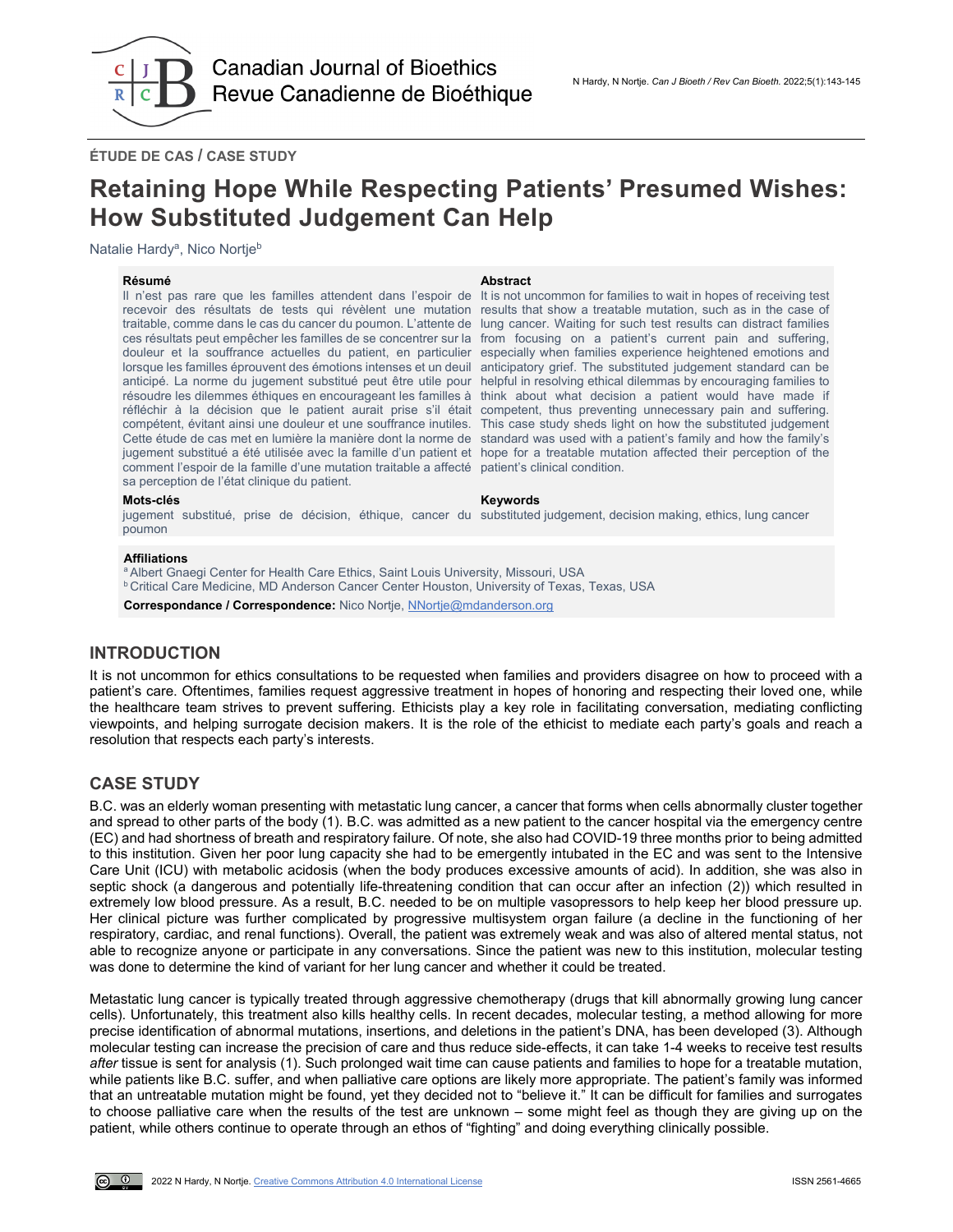## **SURROGATE DECISION-MAKING AND ETHICS**

B.C.'s family was holding on to hope of an answer that their mother might have a treatable cancer. Her family was denying all the other issues at hand, which included B.C.'s declining mental status, poor physical condition, and increasing pain and suffering with continued care. The primary care team felt there was a disconnect by the family between what was happening to their mother (organ failure and her cancer prognosis). Consequently, the care team wanted to have a goals of care meeting with B.C.'s family to address realistic goals and to avoid further suffering for the patient.

A goals of care conference was held with the family, which included the patient's three daughters. The healthcare team gave a detailed clinical update and described B.C.'s sudden decline. The team recommended transitioning the patient to comfort care due to her decline and likelihood of demise. The daughters did not want to be disrespectful of their mother and had great difficulty in changing any code status or focus of care (away from aggressive to end-of-life care). They asked the team for more time until the molecular results were available before deciding. On the morning of the patient's eventual death, she further desaturated, was on a 100% ventilation setting, and her blood pressure medication had to be increased.

The ethical issue in the case of B.C. stems from respecting the decisions of surrogates who are unrealistically hopeful despite a patient's poor prognosis, especially when the surrogates' refusal to implement comfort care causes the patient additional suffering. In this case, the care team could not engage B.C. to elicit what her wishes would be, and there were no available advanced directives to guide decision-making. Thus, the ethicist mediated the care conversations in accordance with the substituted judgement standard. According to Dubler and Liebman (4), the substituted judgement standard asks surrogate decision makers to make decisions based on the patient's inferred wishes and what the surrogate knows about the patient's values, behavior, and past pattern of decision making. In other words, surrogates must "stand in the shoes" of the patient and make decisions in the manner they would have if decisional. Importantly, the standard acknowledges family members as having the most intimate knowledge of the patient, their worldview, and identity as a person (5). It is the role of the ethicist to help families to make decisions solely in terms of what the patient would have wanted if they had decisional capacity.

During the goals of care conference, the ethicist asked each sister to explain what their mother was like as a person, how she lived her life, and what her values were in difficult times. If the patient was capable of making a decision at this moment, would she want to wait for the molecular results, or would she prefer to be receiving comfort and palliative care? The daughters described their mother as a stoic kind of woman who always got on with the job. They believed that waiting for the laboratory results and hoping for a potential chance of treatment would be what their mother would have done if she were able to make the decision.

The family was going to discuss change in care focus from aggressive to comfort. However, recent changes in legislation of the local jurisdiction (Texas, USA) had precluded any physician from unilaterally (with the support of a second physician who has not been involved in the care of the patient) changing a patient's code status and change the focus of care (6). As several discussions were ongoing about what the patient would have wanted, the care team had to wait for the family to guide the way forward pertaining to interventions. Sadly, B.C. declined even more and had a cardiac event – she passed away 3 hours before the molecular results were known. The results indicated that B.C. had a non-treatable mutation.

## **CONCLUSION**

Using the substituted judgement standard is beneficial when a patient's wishes are unknown, there are no advanced care documents, and surrogates wish to respect what the patient would have wanted in a given situation. The ethicist in this case had an essential role in facilitating conversation around a patient's values and history of decision-making. As B.C.'s case shows, it can be difficult to put familial concerns aside when thinking about what decision a patient would make, but ethicists are an important part of helping families keep a patient's values at the locus of decision-making.

## **QUESTIONS**

- 1. When operating through the substituted judgement standard, what mediation techniques can ethicists employ to prevent families from clouding their judgement about what the patient would have done?
- 2. If the sisters had disagreed on what their mother would have wanted, how should the ethicist have proceeded?

| <b>Recu/Received: 16/04/2021</b>                              | <b>Publié/Published: 01/03/2022</b>                          |
|---------------------------------------------------------------|--------------------------------------------------------------|
| Conflits d'intérêts                                           | <b>Conflicts of Interest</b>                                 |
| Nico Nortie est éditeur de la Revue canadienne de bioéthique. | Nico Nortie is editor for the Canadian Journal of Bioethics. |